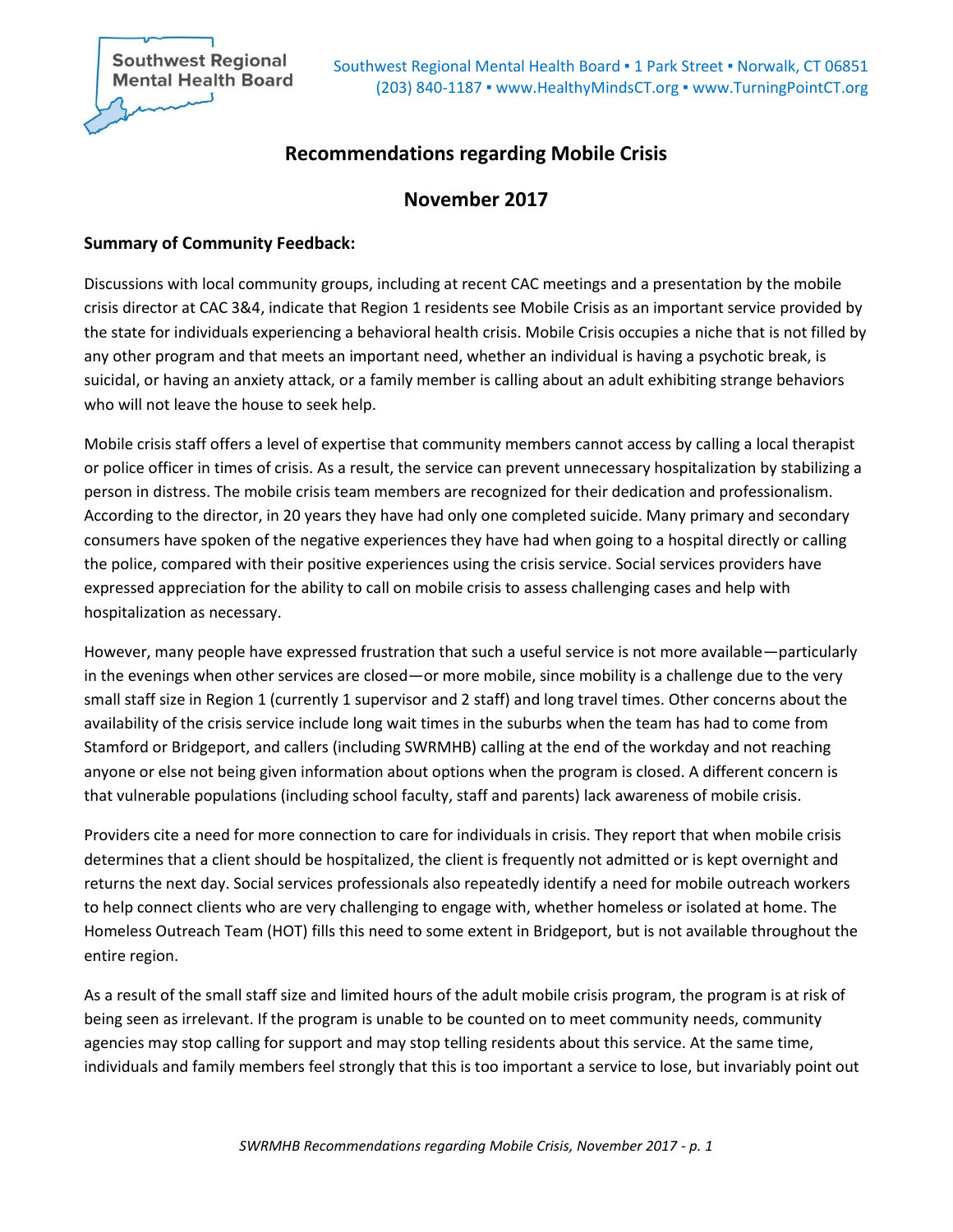**Southwest Regional Mental Health Board** 

that their own mental health crises have often been at night or on holidays and weekends, when the adult mobile crisis program is closed.

Meanwhile, the state's mobile crisis program for children under age 18, Emergency Mobile Psychiatric Services (EMPS), is available 24/7 but through a separate system. Community members are constantly surprised at the bifurcated access.

### **Recommendations at the State Level:**

- 1. There should be one access point for mobile psychiatric crisis:
	- a. 211, Option 1 should be the only phone number anyone in CT needs to know for Mobile Psychiatric Crisis for all ages. *Rationale*: It's memorable; there is already some awareness of this resource; and using 211 as the main number will facilitate connecting callers to other types of help as well.
	- b. 211, Option 1 should be able to connect callers directly to their local adult mobile crisis. *Rationale*: Presently, when a caller reaches the 211 Mobile Crisis, EMPS can provide the number for the adult mobile crisis nearest to the caller, but cannot connect the caller directly. This means that someone in a crisis has to remember and correctly dial a 10-digit number—a big barrier to reaching out for help.
	- c. It appears that the reason 211 does not connect callers directly to adult mobile crisis may be financial. It is, however, important to invest in this capacity. 211 is already a 24/7 resource, whereas adult mobile crisis is not available round-the-clock in some regions, so by calling 211, a caller would at least be able to reach a human being who could explain what to do if there were no adult crisis counselor available. If 211 had a contract with DMHAS, their call center could be asked to inform callers (at a minimum), or to assess and/or divert them (with a larger scope of work).
- 2. Serious consideration should be given to creating one single mobile crisis system across the lifespan, whereby staff can serve adult or child needs. *Rationale*: This would fill a gap in terms of client need, since adults in crisis would be able to reach a crisis counselor even past midnight. By merging these programs at the local level, there would be cost savings (space, systems) that could offset costs of changing staffing patterns. Merged programs would allow for more staffing during any given shift, which would facilitate teamwork, make allowances for staff absences, facilitate having a Spanish-speaking clinician on hand at all times, etc.
- 3. If adult mobile crisis cannot be available 24/7, the service should at least be available after workday hours, when crises often occur and outpatient clinics are not open. Specifically: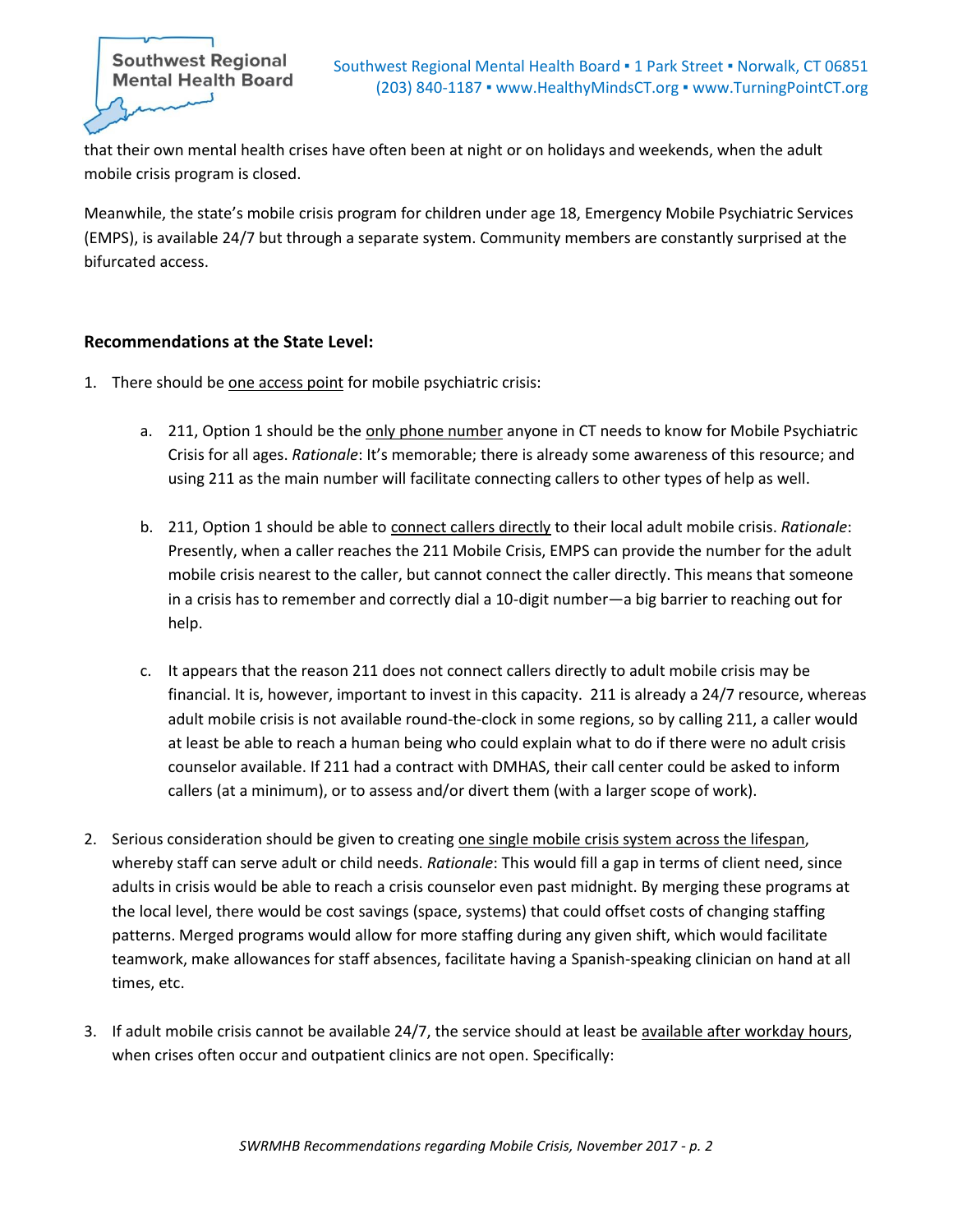- a. Ensure that the service is open and mobile until 9pm or 10pm. If staff cannot be available after 4pm or 5pm, consider contracting with EMPS to handle after-hours calls.
- b. Mobile crisis should be available on weekends and holidays.
- c. Having consistent hours across the state would help in promoting this resource.
- 4. If a single system is developed in which all mobile crisis services are accessed through the same number, open during the same days and hours, and provide the same service, create a statewide marketing campaign, in at least English and Spanish, to increase awareness. (Consider posters, PSAs on Pandora such as used by CT DPH, radio spots.)

#### **Recommendations for SWCMHS:**

- 5. Improve access to mobile crisis within Region 1:
	- a. Extend program hours, since community members expect that a crisis service should be available in the evenings. CAC members recommend starting at 9am (which will save some money and recognizes that there are not many morning calls) and remain open until 9pm.
	- b. To adequately serve the local population, ensure access to Spanish-speaking clinicians during all shifts.
	- c. Require (and monitor) that callers after hours are given options by *whoever* answers the phone, including when the call goes to voice mail:
		- i. Call 911 if you can't wait ask for a CIT officer if available
		- ii. Call the suicide prevention lifeline if you don't want to go to the hospital but need to talk (800-273-8255)
		- iii. If you can wait, leave your name and number and you will be called back by [10am tomorrow/ Monday]
	- d. Require (and monitor) that any on-call doctors or others who respond to calls document caller info: time, reason for call, info provided, contact info, etc. so there can be follow-up.
	- e. Continue to follow-up with callers who were not hospitalized but were provided with community referrals.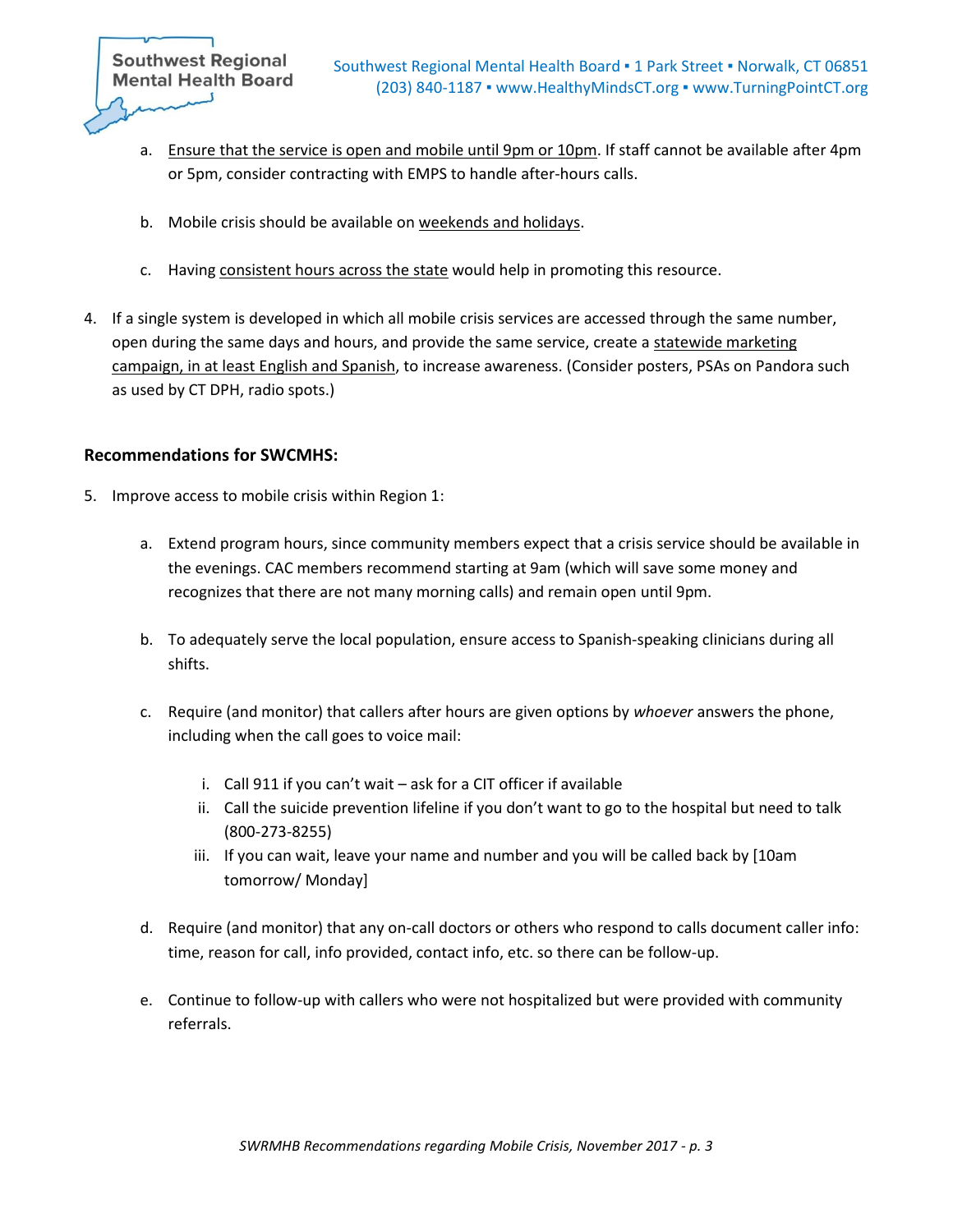- f. These recommendations may best be achieved by merging the service with another service, such as EMPS (as noted in the state recommendations above) or as part of a larger outreach program (see recommendation 8 below).
- 6. Callers should always be given an assessment, a concrete list of steps, and a timeframe for when they will be called back.
	- a. Establish a protocol for calls that come in when the crisis team is already with another client. Protocol should include maximum time that caller will be left on hold, identification of a back-up or on-call clinician who will be made available urgently when needed by crisis, identification of Spanishspeaking clinician who will be made available urgently when needed by crisis, etc.
- 7. Create a satellite location in Norwalk, the center of Region 1, or simply move the mobile crisis office there in order to better serve the region. Many agencies are located near the Town Green, which is a short distance from both 95 and the Merritt, making it easy to get to other parts of the region.
	- a. EMPS already has an office at the HSC Building at 1 Park Street in Norwalk. This presents the possibility of piloting a shared adult and children's mobile crisis service. This location is also useful because the building is home to the Community Action Agency of Western CT (case management, DSS), Ability Beyond, SWRMHB, and CT Hospice.
- 8. Consider creating a crisis outreach and engagement service by developing a larger team combining staff from mobile crisis, HOT, Recovery Support Specialists, and others. This could allow for flexible deployment of different staff members depending on need, from one visit to deescalate a crisis, to multiple visits to engage someone isolating at home. The team could potentially be used to follow up on clients postdischarge, to support the Community Care Teams, etc., throughout the region.
- 9. Consider strengthening the relationship between the mobile crisis team (or expanded outreach and engagement service) and CIT officers in local police departments, through offering in-service trainings, Q&A discussions, etc., provided by the crisis staff. It should be helpful to draw on the mobile crisis director's expertise in forensic police psychology.
- 10. Promote the service while setting realistic expectations:

**Southwest Regional Mental Health Board** 

- a. Make sure information about mobile crisis (adult and child) gets to schools, including special education schools; guidance counselors and school social workers; outreach workers and case managers; parents.
	- i. Consider developing a new mobile crisis marketing poster that highlights both the adult and children's services. It should be bilingual and attractive so people pay attention to it. Send it